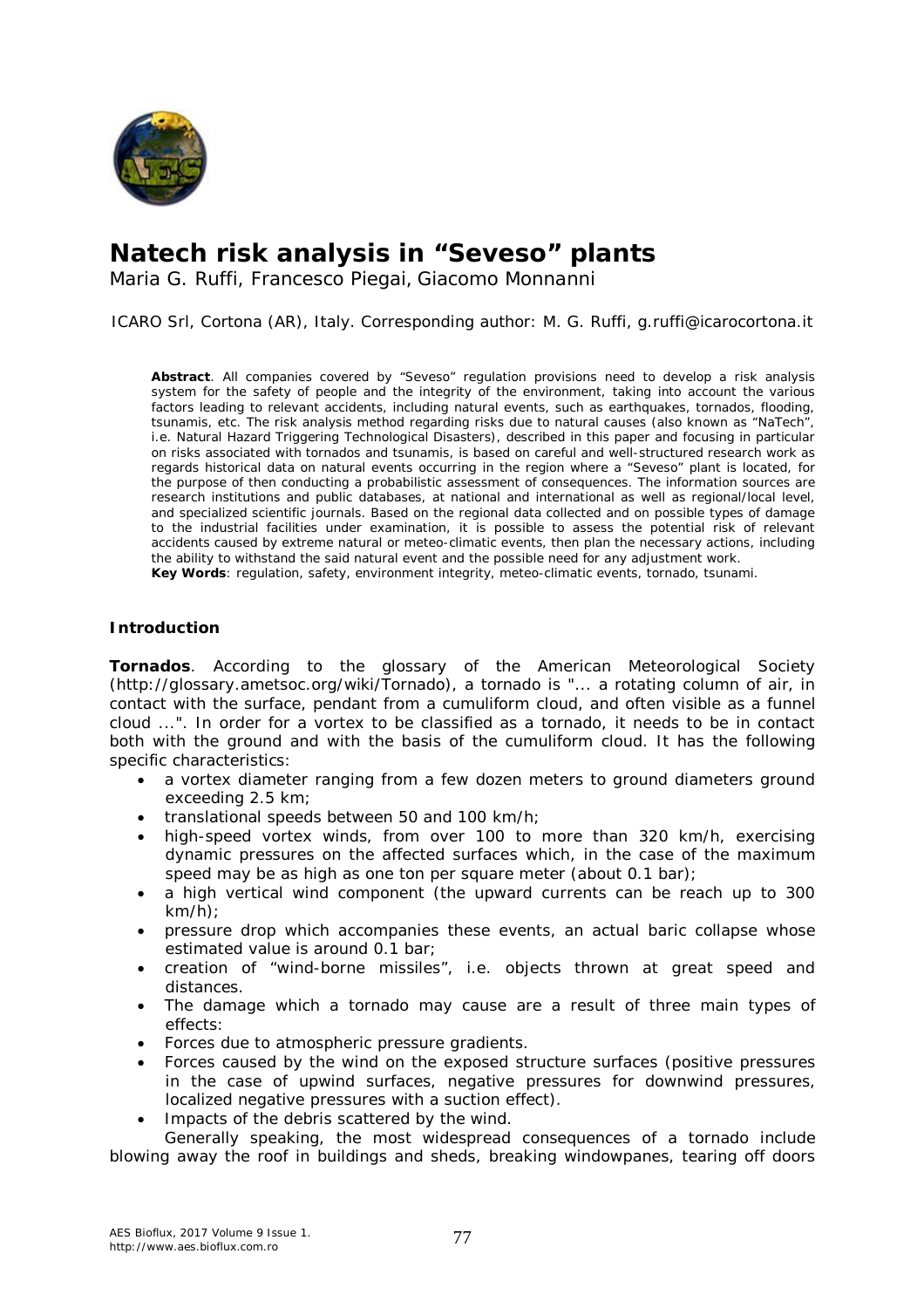and windows, damaging vertical metal structures such as towers, trellises and power lines. The highest energy levels, however, have even more destructive consequences.

The intensity of a tornado and its potential to cause damage, also of a destructive nature, is typically associated with the speed of the winds generated in the vortex. Almost all of the information about the characteristics of a tornado is still based on the degree of damage, as opposed to direct physical assessments. The estimate of a tornado's intensity is based on the Enhanced Fujita Scale, according to the 2007 review, which consists of six levels (EF0/EF5).

Table 1

| Degree          | Wind speed in<br>km/h | Potential damage                                                                                                                                                                                                                           |
|-----------------|-----------------------|--------------------------------------------------------------------------------------------------------------------------------------------------------------------------------------------------------------------------------------------|
| EFO             | 105-137               | Limited damage: damage to chimneys; breaks tree boughs;<br>causes trees with superficial roots to fall; damage to<br>roadside posters and signs.                                                                                           |
| EF1             | 138-175               | Moderate damage: detaches the roof surfaces; motorhomes<br>moved from their foundations or overturned; moving cars<br>pushed off the roads; garages might be destroyed.                                                                    |
| EF <sub>2</sub> | $176 - 220$           | Considerable damage: roofs blown away from houses;<br>motorhomes destroyed; garages destroyed; large trees<br>broken; lightweight objects thrown like missiles by the wind.                                                                |
| EF3             | $221 - 269$           | Roofs and some walls blown away from solidly built houses;<br>trains derailed; most of the trees in woodland areas are<br>uprooted; cars lifted from the ground and blown away.                                                            |
| EF4             | $270 - 320$           | Solidly-built houses razed to the ground; structures with<br>weak foundation blown a short distance away; cars violently<br>blown away; large missiles are generated.                                                                      |
| EF <sub>5</sub> | >320                  | Houses with a strong framework lifted from their<br>foundations and blown at considerable distances, then<br>disintegrating; missiles the size of cars flying through the air<br>at distances of more than 100 meters; trees are debarked. |

Enhanced Fujita Scale (http://www.spc.noaa.gov/faq/tornado/ef-ttu.pdf)

*Tsunami*. Unlike traditional sea waves, caused by the wind and by currents, a Tsunami has the effect of an intense submarine perturbation which affects the whole water column, from the seabed to the surface. The waves produced by such sudden forces can reach a length of 240 km. In deep water, generally speaking, they are only 30-60 centimeters high and characterized by a very high propagation speed: their propagation speed is actually a rather complex function of sea depth and wave length whose impact, to a smaller extent, can be approximated as follows:

$$
V = \sqrt{gh}
$$

, the contract of the contract of the contract of the contract of the contract of the contract of the contract of the contract of the contract of the contract of the contract of the contract of the contract of the contrac

Where: V – velocity of wave propagation (m/s); g – gravity acceleration (m/s<sup>2)</sup>; h – sea depth (m).

When a Tsunami starts approaching the coast, the seabed – as it becomes increasingly shallow – causes an attrition with the submarine perturbation, leading it to suddenly slowing down its high propagation speed. Due to the energy conservation principle, the height of the wave then increases massively, until an actual wall of water is formed; because there are no substantial refraction phenomena, the wave surges like a very high tide, invading the mainland. If the wave cable is the first to reach the coastline, there will be what is known as a "draw-down" effect (lowering of the sea level), followed by the so-called "run-up" effect (sudden rising of the sea level). The main characteristics of a tsunami wave are outlined in the Figure 1.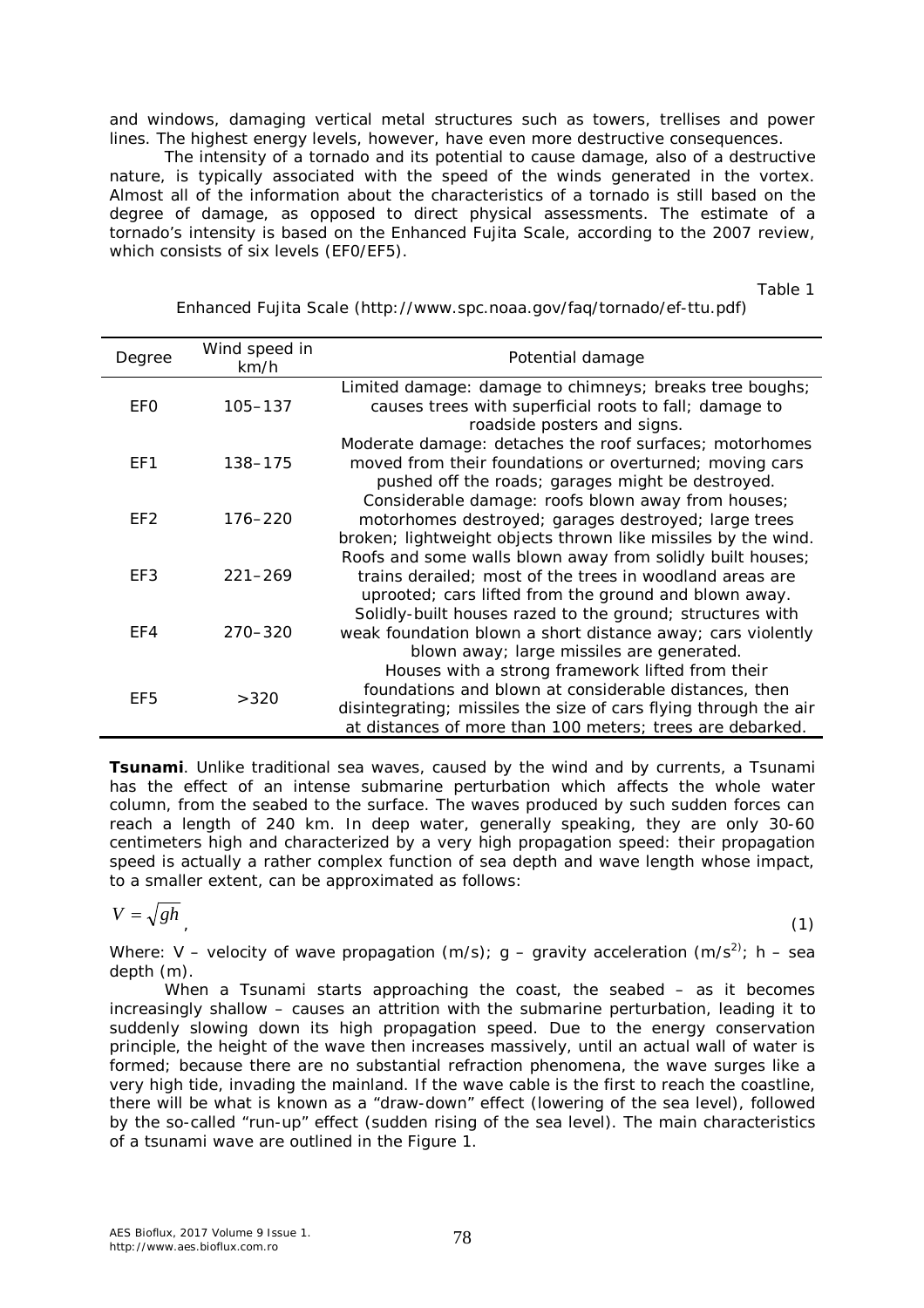

Figure 1. Main characteristics of tsunamis (www.ds.iris.edu).

The possible causes of a tsunami include earthquakes, underwater landslides and volcano eruptions. The magnitude threshold for a tsunami-generating earthquake, which is used by the alert system currently in force in the Pacific region (Pacific Tsunami Warning System PTWS), is 6.5 on the Richter Scale.

Based on some historical reviews published with regard to extreme natural events causing accidents in industrial installations, it is possible to assess both the incidence of these events on the total accidents and which of these natural events appear to have occurred most frequently. The historical analysis carried out on the main international databases available (Mars, U.S. CSB, Sozogaku, Aria and Midhas), out of a total of 16,543 accidents occurring between 1916 and 2016, showed that 236 of them were caused by extreme natural events, accounting for 1.42% of the total. Out of the total incidents, 62% were caused by lightning, while the second cause of accidents appeared to be flooding, which accounted for 22% (Figure 2).



Figure 2. Accidents caused by natural events.

It is clear that both tornados and tsunamis are events which – in terms of frequency – seldom appear to cause relevant accidents. Nevertheless, the amounts of energy involved and the climatic changes underway make it necessary to carefully consider the industrial risks associated with their occurring.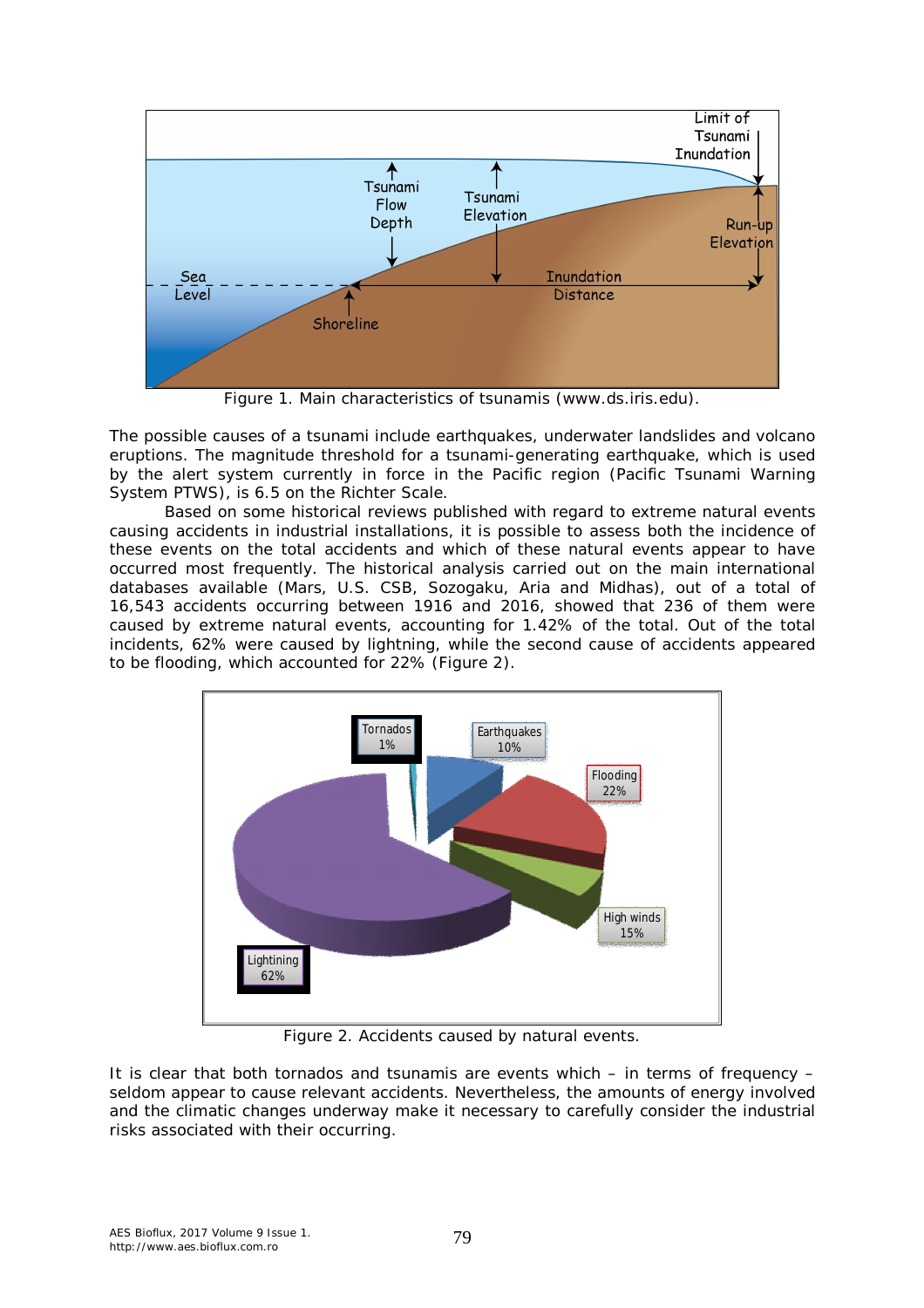#### **Material and Method**

*Tornados*. In order to assess the tornado risk concerning a plant where relevant accidents could potentially occur and located in the Puglia region, the diagram outline presented in Figure 3 has been followed.



Figure 3. Tornado risk assessment pattern.

**Tsunami**. In order to assess the tsunami risk for a plant covered by the provisions of Directive 2012/18/UE "Seveso" and located in the Sicily region, the following pattern presented in Figure 4 was followed:



Figure 4. Tsunami risk assessment pattern.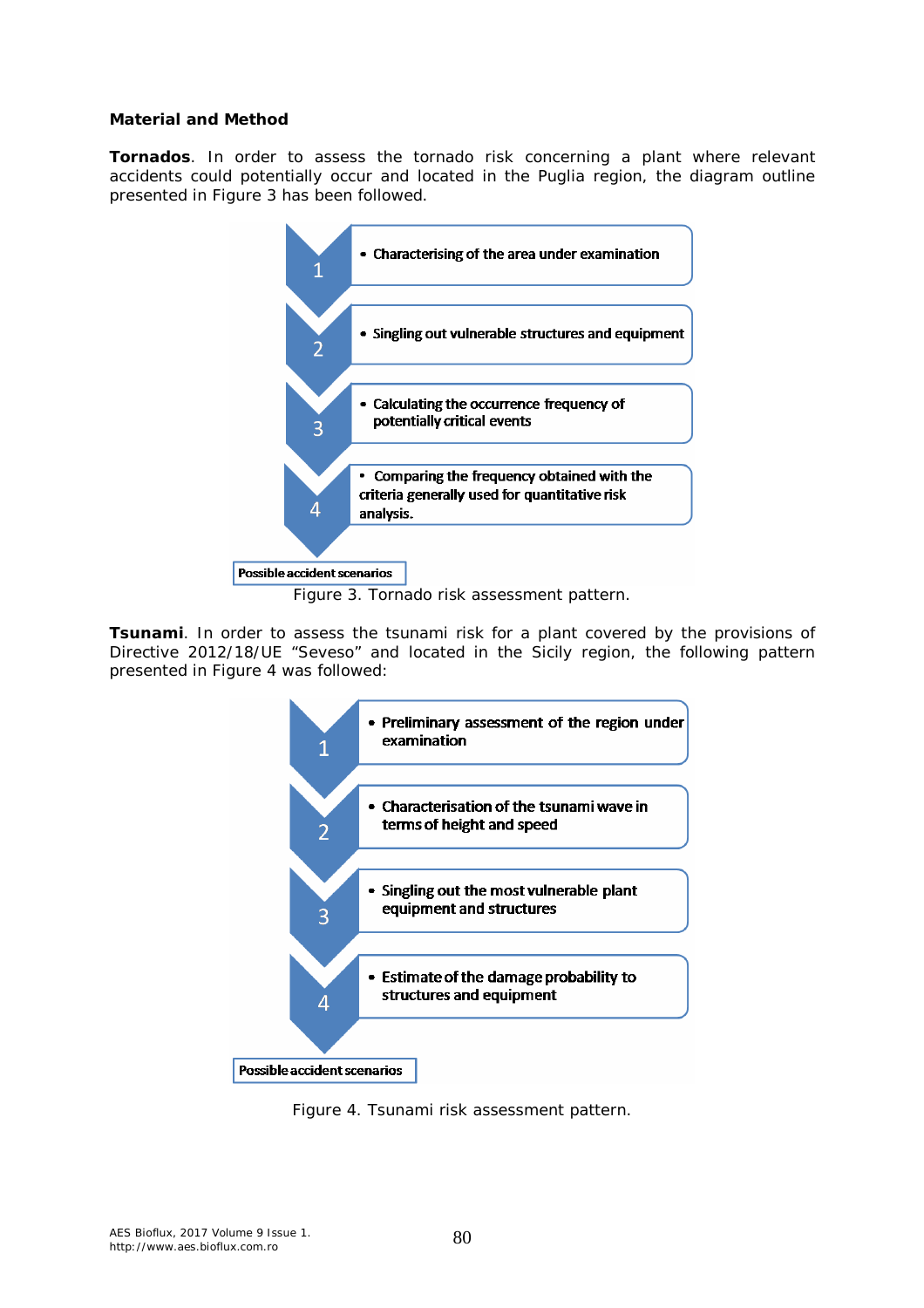## **Results and Discussion**

## *Tornado*

*Characterizing the region*. In order to characterize the region under examination, based on the number of tornado events occurring over the years, reference was made to a specialized bibliography on the subject, covering the region under examination (Gianfreda et al 2006), and to the European Severe Weather Database (www.eswd.eu), a database collecting reports of weather events occurring all over Europe, divided by type with indications – though not always available – of the intensity (Fujita Scale), length of the path/width of the tornado, its duration, as well as number of people injured and fatalities caused, an abstract of the available data is provided in Table 2.

Table 2

Abstract from the European Sever Weather Database (www.eswd.eu)

| Torre Annunziata Campania<br>Italy (40.75 N, 14,46 E)<br>03-03-2016 (Thusday)<br>16:00 UTC $(+/- 1$ hrs.) | Based on information from: photo or video of the<br>event, a television or radio broadcast, photograph(s)<br>and7or video footage of the inflicted damage, a report<br>on a website.<br>Occurring over: landwater<br><b>Intensity and characteristics: F1</b><br>The intensity raitni was based on photograph(s) and/or<br>video footage of the inflicted damage<br>Suction vortices were not observed.<br>The funnel cloud was not observed.<br>Waterspout with landfall; source: "Torre Annunziata,<br>tromba d'aria nel porto e vento forte a Rovigliano",<br>Source: "Tromba d'aria nel Golfo di Napoli: spettacolare<br>video del fenomeno" INMETEO, 03 MAR 2016;<br>http://www.lostrillone.tv/index.php?pag=video&id=449<br>http://www.inmeteo.net/blog/2016/03/03/tromba-daria-<br>nel-gofo-napoli-spèettacolare-video-del-fenomeno/<br>Report Status: Report confirmed (QC1) |
|-----------------------------------------------------------------------------------------------------------|--------------------------------------------------------------------------------------------------------------------------------------------------------------------------------------------------------------------------------------------------------------------------------------------------------------------------------------------------------------------------------------------------------------------------------------------------------------------------------------------------------------------------------------------------------------------------------------------------------------------------------------------------------------------------------------------------------------------------------------------------------------------------------------------------------------------------------------------------------------------------------------|

It has thus been possible to single out the tornado events affecting the Puglia region, highlighting their time distribution and relevant estimated intensity level, to study the event from a regional perspective by highlighting the areas which have been hardest hit in the past.

In the Puglia region, according to the database, starting from the year 1832, there have been 54 events in total, with a maximum estimated intensity amounting to degree EF3.

Based on information available in the bibliography (Figure 5) and on the database - only with regard to the past ten years, during which period these reports have been available on a more regular basis - four events are reported with the said degree of intensity.

The Puglia region, during the summer, is affected by very strong supercell storms, associated with cool and dry air descending from the Balkans which meets the hot and humid air from the Gulf of Taranto; this leads to the formation of tornados, most of which have originated in the Salento peninsula and followed a SW-NE direction. The month during which the most intense events generally occurred is September, with almost all of the events being concentrated between May and early December.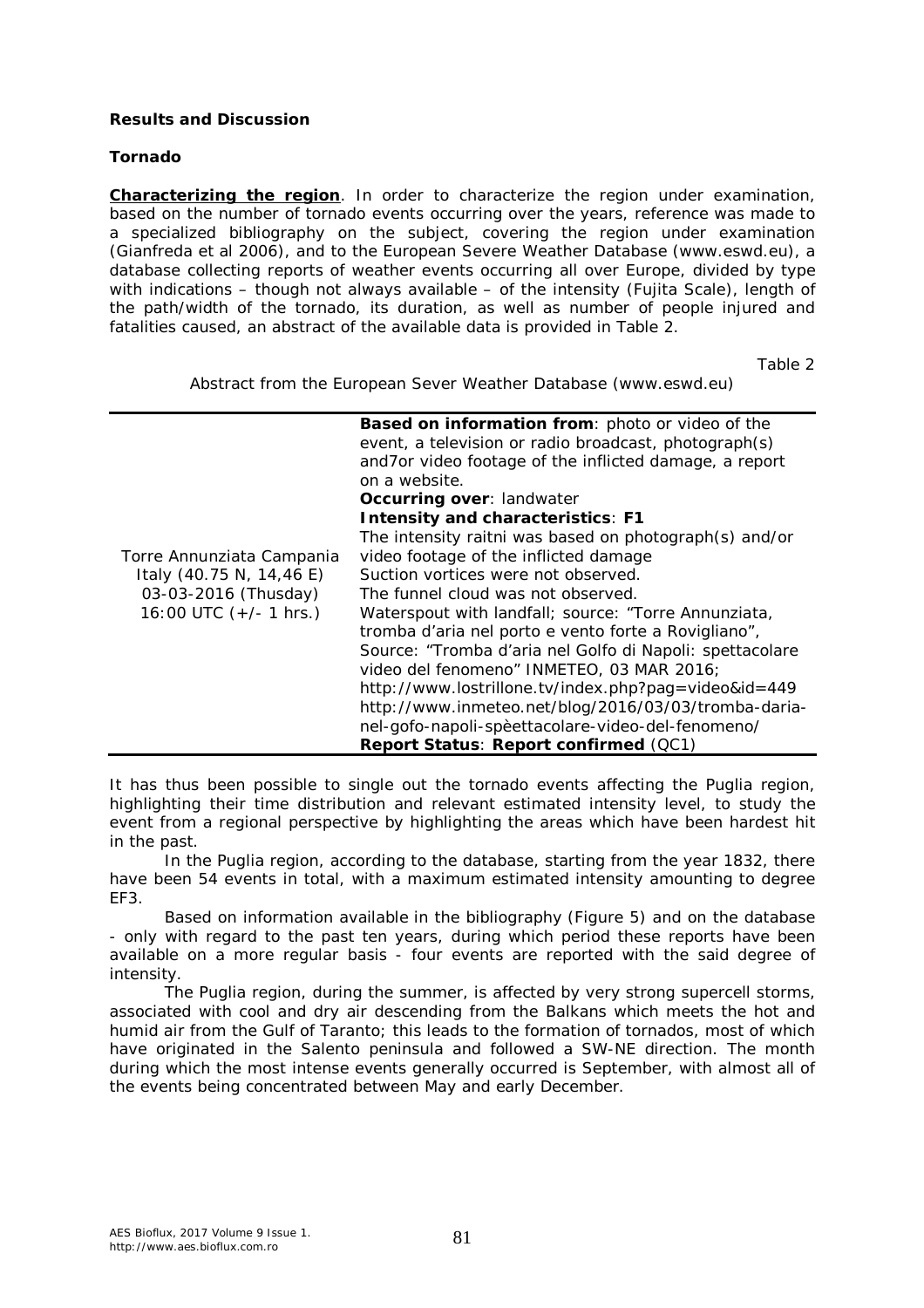

Figure 5. Distribution of tornadoes in the Puglia region (Gianfreda et al 2006).

*Singling out vulnerable structures and equipment*. Due to the complex mechanisms triggered by a tornado, it is difficult to quantify the combined results of applied forces, and thus to forecast the subsequent damage to equipment and other structures in a plant, which makes it even more susceptible to causing relevant accidents. In the Fujita Scale classification no reference is made to industrial facilities, therefore the general vulnerability of these structures can be assessed only on an estimated basis, by similarity approximations which do not apply to all cases. The dynamic pressure and wind speed variations are one of the main threats posed by a tornado (the other one being object and fragments being thrown about), the indicative points of reference as regards the vulnerability of equipment and structures also included the degree of damage associated with dynamic overpressure (following explosions), as listed in the bibliography (Van Geel 2005). The dynamic pressure on a wall hit by the wind at a speed v (m/s) can be calculated as follows:

$$
q = \frac{1}{2}\rho v
$$
 (Van Geel 2005)

Where: q - dynamic pressure Pa (N/m<sup>2</sup>), p - air density (kg/m<sup>3</sup>) considered equal to 1.225 kg/m<sup>3</sup> (sea level),  $v - w$  wind speed (m/s).

As for the equipment most sensitive to dynamic pressures, mention should be made of raised structures in industrial plants (for example distillation columns), in which case also much lower degrees of damage (light-moderate) are associated with very high dynamic overpressure peaks (≥20 kPa) (Van Geel 2005) corresponding to wind speeds higher than those estimated for Degree EF5 (Table 3).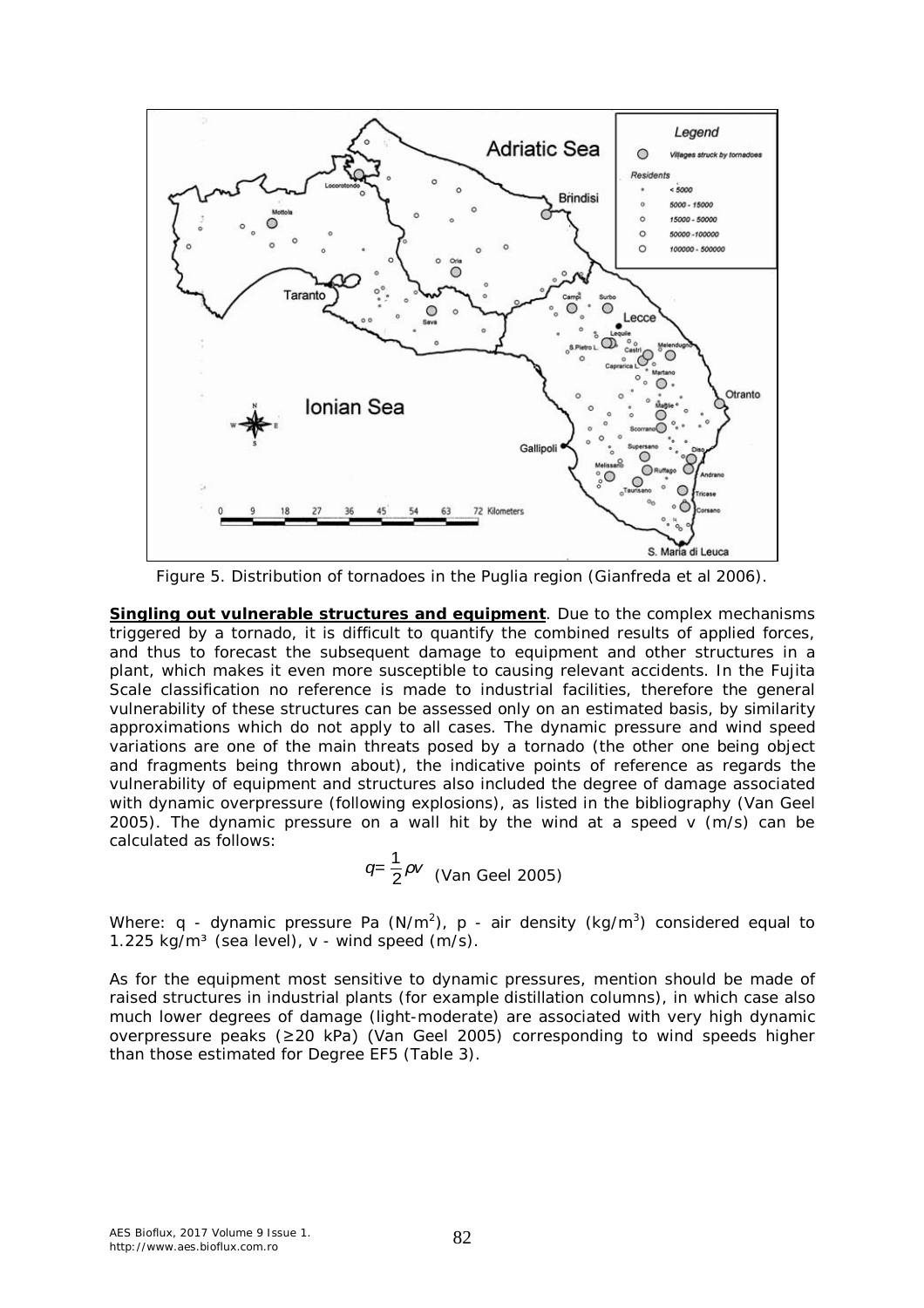Table 3

Maximum wind speed dynamic overpressure degree of damage

| Degree          | Max wind<br>speed<br>(km/h) | Dynamic<br>overpressure<br>(kPa) | Potential damage                                                                                                                                                                                                                              |
|-----------------|-----------------------------|----------------------------------|-----------------------------------------------------------------------------------------------------------------------------------------------------------------------------------------------------------------------------------------------|
| EF1             | 175                         | 1.5                              | Moderate damage: Detaches the roof surfaces;<br>motorhomes moved from their foundations or<br>overturned; moving cars pushed off the roads;<br>garages might be destroyed.                                                                    |
| EF <sub>2</sub> | 220                         | 2.3                              | Considerable damage. Roofs blown away from<br>houses; motorhomes destroyed; garages<br>destroyed; large trees broken; lightweight objects<br>thrown like missiles by the wind.                                                                |
| EF3             | 269                         | 3.41                             | Roofs and some walls blown away from solidly built<br>houses; trains derailed; most of the trees in<br>woodland areas are uprooted; cars lifted from the<br>ground and blown away.                                                            |
| EF4             | 320                         | 4.85                             | Solidly-built houses razed to the ground; structures<br>with weak foundation blown a short distance away;<br>cars violently blown away; large missiles are<br>generated.                                                                      |
| EF5             | >320                        | >4.85                            | Houses with a strong framework lifted from their<br>foundations and blown at considerable distances,<br>then disintegrating; missiles the size of cars flying<br>through the air at distances of more than 100<br>meters; trees are debarked. |

For other types of structures present in a plant, on the other hand, it has been possible to make a more realistic comparison using damage indicators from the EF Scale, most notably as regards sheds and warehouses with a metal structure and high trellises, structures which are included among the 21 Damage indicators, an example of which is given below (Figure 6 & Table 4).



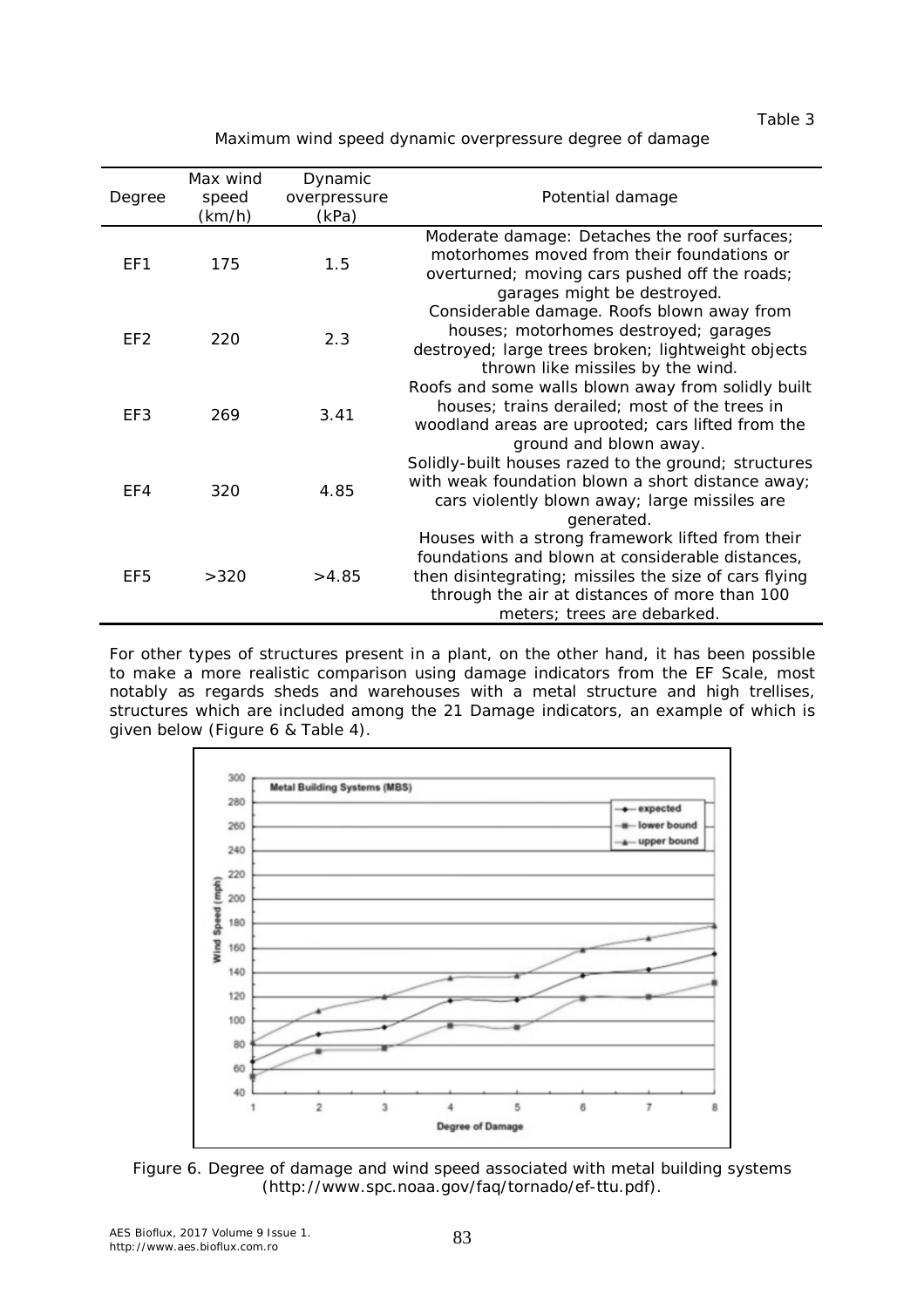Table 4

| DOD* | Damage description                                          | EXP | I B | UВ  |
|------|-------------------------------------------------------------|-----|-----|-----|
|      | Threshold of visible damage                                 | 67  | 54  | 83  |
| 2    | Inward of outward collapsed of overhead doors               | 89  | 75  | 108 |
| 3    | Metal roof or wall panels pulled from the building          | 95  | 78  | 120 |
| 4    | Column anchorage failed                                     | 117 | 96  | 135 |
| 5    | Buckling of roof purlins                                    | 118 | 95  | 138 |
| 6    | Failure of X-braces in the lateral load resisting<br>system | 138 | 118 | 158 |
| 7    | Progressive collapse of rigid frames                        | 143 | 120 | 168 |
| 8    | Total destruction of building                               | 155 | 132 | 178 |

Degree of damage and wind speed associated with metal building systems

\* - Degree of damage, EXP – expected, LB- lower bund, UB – upper bund.

The assessments have been made in greater detail in with regard to any equipment found in a plant which could be the source of relevant accidents, such as columns, reactors, tanks. Without other bibliographical data to provide reliable indications or points of reference as to the possible damage caused by tornados of different intensity to plant equipment, a few estimates have been made to assess general vulnerability based on:

- exposed resistance surfaces and weight;
- strong foundations and anchoring.

In the case under examination, the empty and full weights of the structures, as well as the anchoring method to the ground through heavy foundations, meant that they could be expected to prove more stable than sheds, warehouses and high trellises previously analyzed, and thus able to counteract more successfully the dynamic components to which they would be subject in the worst case scenario assumed with regard to the Puglia region, that is to say a tornado with EF3 intensity.

As regards upward currents alone, which can reach 300 km/h, considering their impact – for simplicity purposes – on a surface placed orthogonally, it is possible to reach a dynamic pressure in excess of 1,100 kg for each square meter.

As regards the plant equipment under consideration, listed in Table 5, whose indicative weight by surface unit on the plan can be even expected to greatly exceed 1,100 kg/m<sup>2</sup>, apart from their being solidly anchored to the ground (additional strength), they are unlikely to be lifted and carried away as a consequence of an upward current.

Table 5

| Item                 | Empty<br>weight<br>(kg) | Full<br>operating<br>weight<br>(kg) | Empty weight /<br>external<br>surface ratio<br>$(kq/m^2)$ | Full operating<br>weight / external<br>surface ratio<br>(kg/m <sup>2</sup> ) | Empty weight<br>/ plan surface<br>ratio (kg/m <sup>2</sup> ) |
|----------------------|-------------------------|-------------------------------------|-----------------------------------------------------------|------------------------------------------------------------------------------|--------------------------------------------------------------|
| Reactor              | 346.075                 | 446,075                             | 478                                                       | 616                                                                          | 7.863                                                        |
| Purge<br><b>Bins</b> | 131,500                 | 331,500                             | 185                                                       | 467                                                                          | 4.109                                                        |
| Column 1             | 323,000                 | 1,504,706                           | 303                                                       | 1.412                                                                        | 21,250                                                       |
| Column 2             | 145,000                 | 418,000                             | 166                                                       | 480                                                                          | 9,530                                                        |
| Tank                 | 450,000                 | 30,450,000                          | 66                                                        | 4,492                                                                        | 142                                                          |

Characteristics of some typical plant equipment

The data in this study showed that the structures which seemed to be most critical, in terms of weight/exposed surface ratio, were empty tanks; the latter, even though they are more vulnerable, in terms of the actions produced by a tornado (but not subject to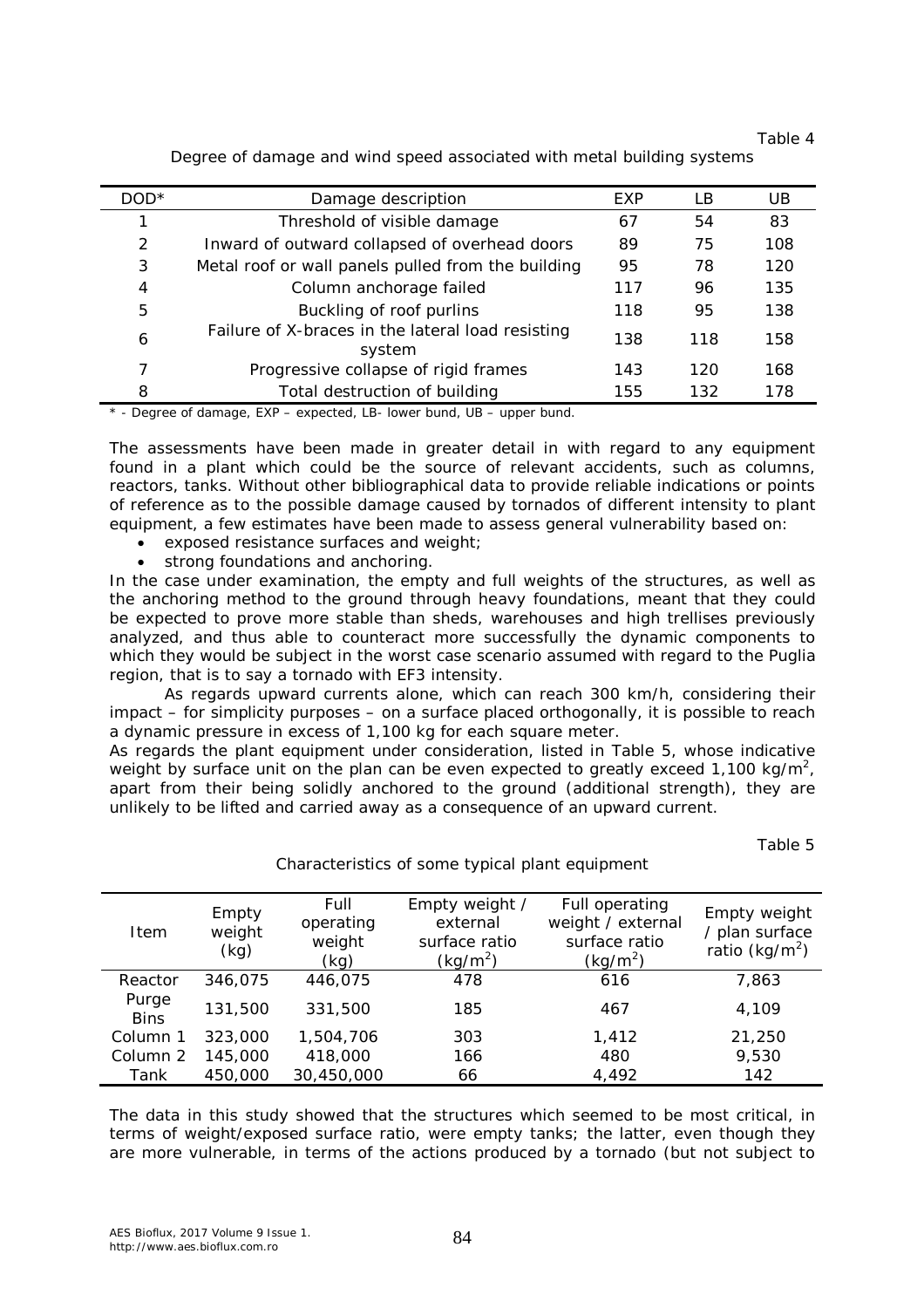upward currents, because of their resting on the ground and being anchored), were nevertheless in a less critical position as regards possible accidental spills.

*Occurrence frequency of critical events*. The study conducted, in relation to the characteristics of the region, identified as critical events, i.e. possible events which could lead to relevant accidents in terms of dynamic pressures generated, tornados with an intensity level equal to EF3. Based on the available statistics it is possible to complete a preliminary estimate of historically ascertained frequency as regards tornados of class EF 3 (F3), both at national level and in the region where the plant under examination is located, expressed as occurrences/year. This frequency applies to the whole reference regional surface (A3) for which historical occurrences of tornados have been taken into account.

As regards the damage area, it should be noted that the wind speed generated, with the subsequent dynamic pressure, varies within a tornado; the most damaged area in the case of a class EF3 tornado (listed among damage indicators) can be expected to be 150 m wide (Brooks 2004). In order to assess the hardest hit area within the plant, a conservative estimate was made on the basis of a pathway crossing the plant with a width of 150 m, thus affecting the largest possible surface (AS3).

The frequency with which a tornado with intensity level equal to EF3 could thus be expected to cause damage in the plant under examination is thus estimated as F3 x AS3/ A3, which – in this case – produced an extremely conservative estimate amounting to 7.56  $\times$ 10-7 occ/year.

# *Tsunami*

*Preliminary assessment of the area under examination*. A preliminary assessment of the area to verify its having been subject to historically recorded tsunami events was made possible by referring to the Catalogue of Euro-Mediterranean Tsunamis, where more than 290 of them are listed, based on both their intensity, according to the Ambraseys-Sieberg scale which includes six degrees of damage based on the effects of the tidal wave (from 1 - very light, instrumental to 6 - disastrous) (http://roma2. rm.ingv .it/it/risorse/banche\_dati/52/catalogo\_degli\_tsunami\_euro-mediterranei). To sum up, apart from the historical data included in the Catalogue, a region within the Mediterranean area can be generically regarded as subject to a tsunami risk in the following cases:

- a distance from the coastline of less than 1,000 m (the greatest water ingression was recorded during the tsunami of 30/07/1627 in the Gargano area, when the water, through the mouth of the river Fortore, reached about 3,000 metres inland),
- a high risk of earthquake (Areas classified as 1 and 2 according to Italian Seismic Legislative, as subsequently amended and integrated), or which is close to areas at high risk of earthquake,
- having active volcanic areas, either above sea level or underwater (e.g. Tsunami in Stromboli on 30 December 2002).

*Characterisation of the tsunami wave*. Based on the events which have occurred in the Mediterranean region, some studies included in the references (Cruz et al 2009; Tiberti et al 2009; Lorito et al 2008), using mathematical models, have provided useful indications for an estimate of the maximum intensity level, specifically in terms of wave height, expected along the Mediterranean coastline, taking as tsunami sources those which have proved most relevant, based on physical characteristics and historical evidence, for example the Hellenic Arc and the Ibleo-Maltese Fault. As regards the coast of Sicily, for instance, measured in kilometers starting from a point chosen at random, the source (Lorito et al 2008) shows the following wave heights caused by a hypothetical tsunami caused by a an earthquake in the Hellenic Arc (Figure 7).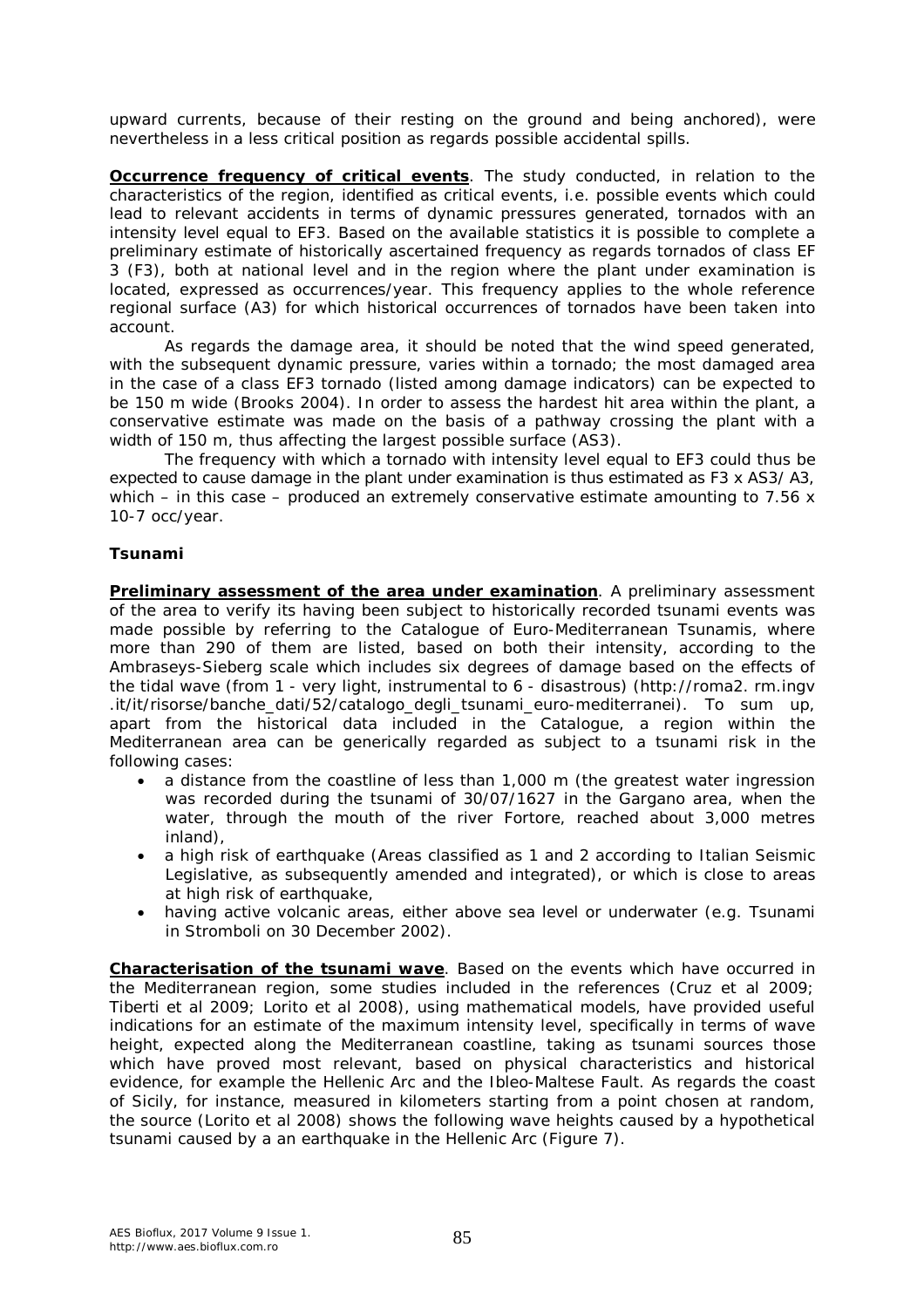

Figure 7. Expected wave height profiles along the Sicilian coastline (Lorito et al 2008).

The next step was to forecast at what distance and up to what height the expected wave could hit the mainland. The two main propagation modes for a tsunami wave along the mainland are outlined in Figure 8.



Figure 8. Propagation of a wave on the mainland (Saunders et al 2001).

If the slopes are steep (box on the right) the wave moves up the coastline, rapidly losing energy in terms of height and speed, still reaching considerable run-up levels, sometimes even significantly higher than those of the initial wave. Along a relatively flat coastline (box on the left) the diagram shows a steady decrease in terms of wave height all along its propagation path through the mainland. As regards these specific types of coastline, there appears to be a specific correlation between the maximum potential run-up of a wave and the ingression distance on the mainland, which makes it possible to calculate the decrease in terms of energy during this phase. Generally speaking, the decrease in terms of run-up can be estimated at about 1 m for every 200 m of ingression through the mainland (Fraser & Power 2013), as shown in the Figure 9. This assumption, for instance, is used as a benchmark to establish evacuation zones in several countries at risk of tsunami events (e.g. New Zealand, Samoa Islands).



Figure 9. Attenuation rule (Fraser & Power 2013).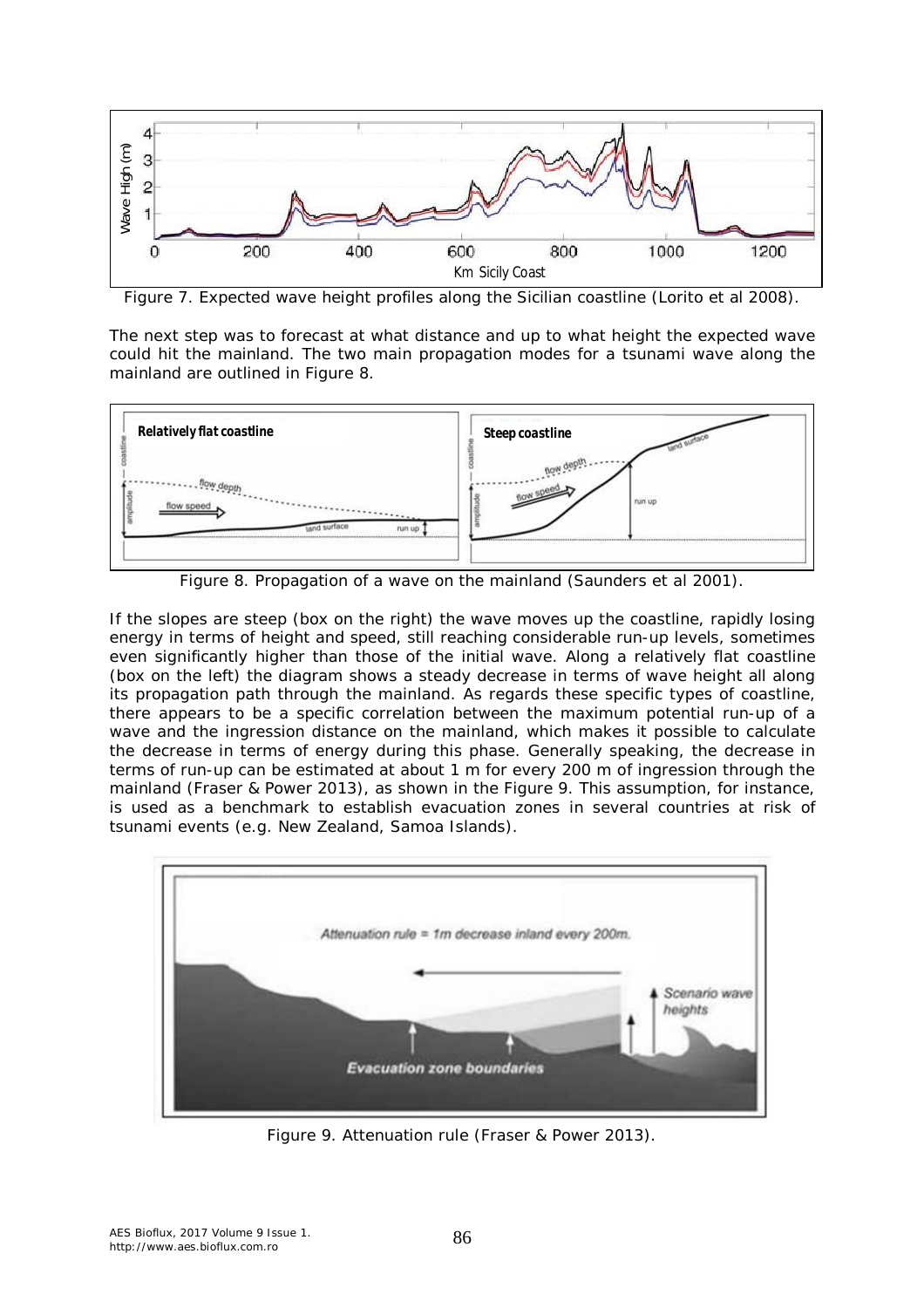Considering that, in the open sea, the speed of the wave is a function of its height, it is thus possible to predict, in general, that - as the wave moves further inland- there will be a decrease in its speed which is directly proportional to that of its height (Matsutomi et al 2010).

**Selecting vulnerable structures and equipment**. Tsunamis and the subsequent flooding can cause different types of additional loads on the structures and equipment of industrial plants. The following are the most significant (Table 10):

- hydrostatic loads exercised by the water, when it is either still or moving slowly, on each surface with which it comes into contact, acting laterally and perpendicularly and caused by a pressure unbalance due to different water heights on both sides of the structure;
- hydrostatic loads with a vertical impact on structures and equipment partially or totally submerged by water;
- hydrodynamic loads resulting from the movement of water, as a function of the flow speed and geometry of the structure;
- loads due to the impact of debris carried by the water.



Figure 10. Hydrostatic and hydrodynamic loads (Brooker 2011).

As regards the additional loads caused by tsunamis, it has been possible to perform a qualitative analysis allowing for a selection of plant equipment which appeared to be most critical in the event of flooding. This analysis was based on research results from the reference source (Campedel 2008) with regard to industrial accidents caused by flooding on plants containing dangerous substances, carried out on the main European and US databases. Out of a total 272 cases, it was concluded that atmospheric and floating roof storage tanks appear to be most frequently involved in this kind of accidents, thus most vulnerable (Figure 11).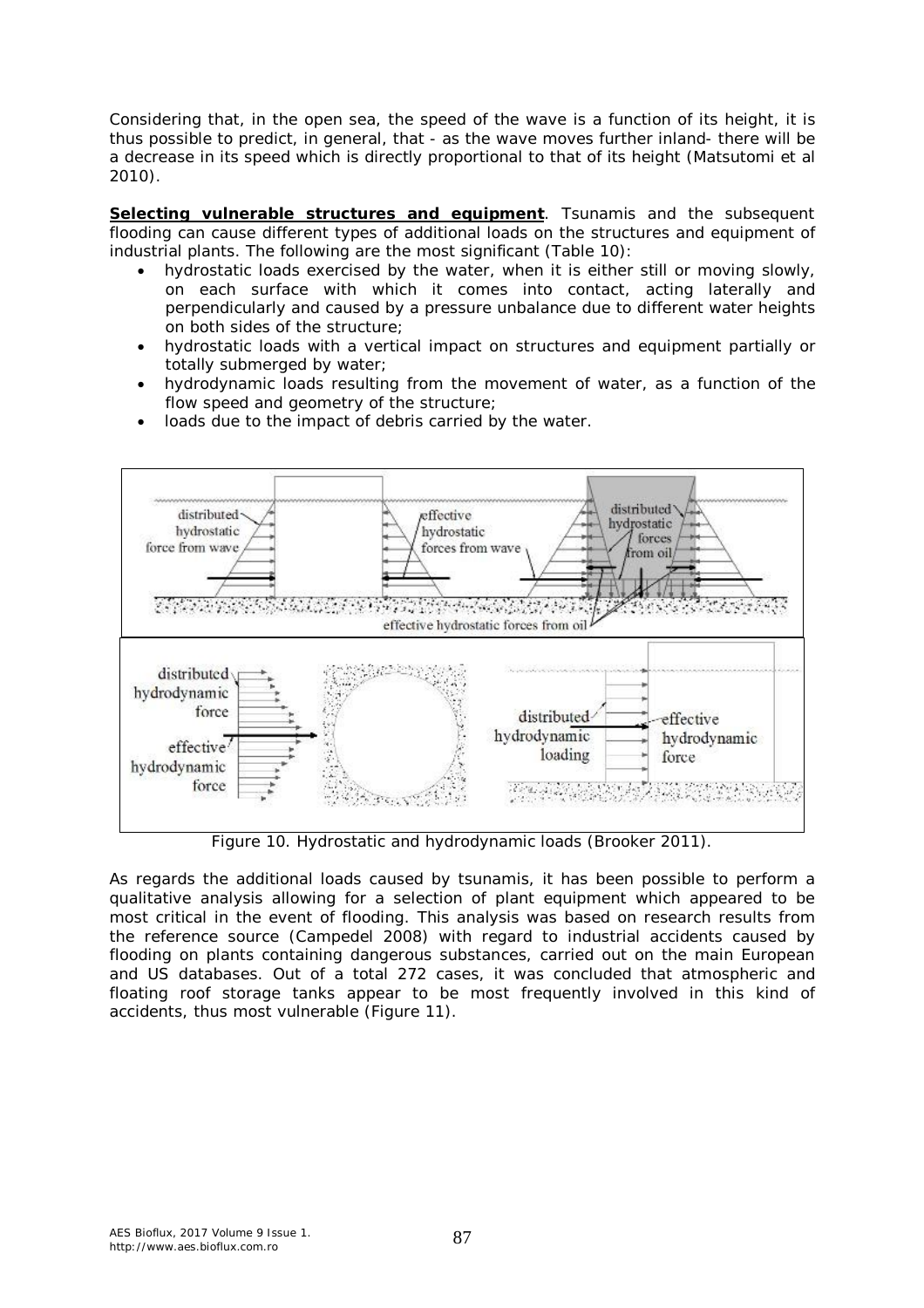

Figure 11. Equipment involved in accidents caused by flooding (Campedel 2008).

Generally speaking, 74% of the equipment involved in accidents caused by flooding, according to the study (Campedel 2008), consists in storage tanks, especially because of the amount of hazardous substances they contain (Figure 12).



Figure 12. Percentages of types of equipment involved in accidents caused by flooding (Campedel 2008).

**Estimate of the damage probability**. More specifically, in the case of storage tanks, the definition of a vulnerability index is associated with the exceeding of specific damage probability thresholds as a consequence of the tsunami, defined in terms of height and speed of the wave. These correlations are also known as frailty curves; they are derived from processing based on historical data, related to damage sustained by different types of tanks (e.g. of the anchored or non-anchored type, pressurized tanks, etc.), an instance of which is outlined in Figure 13.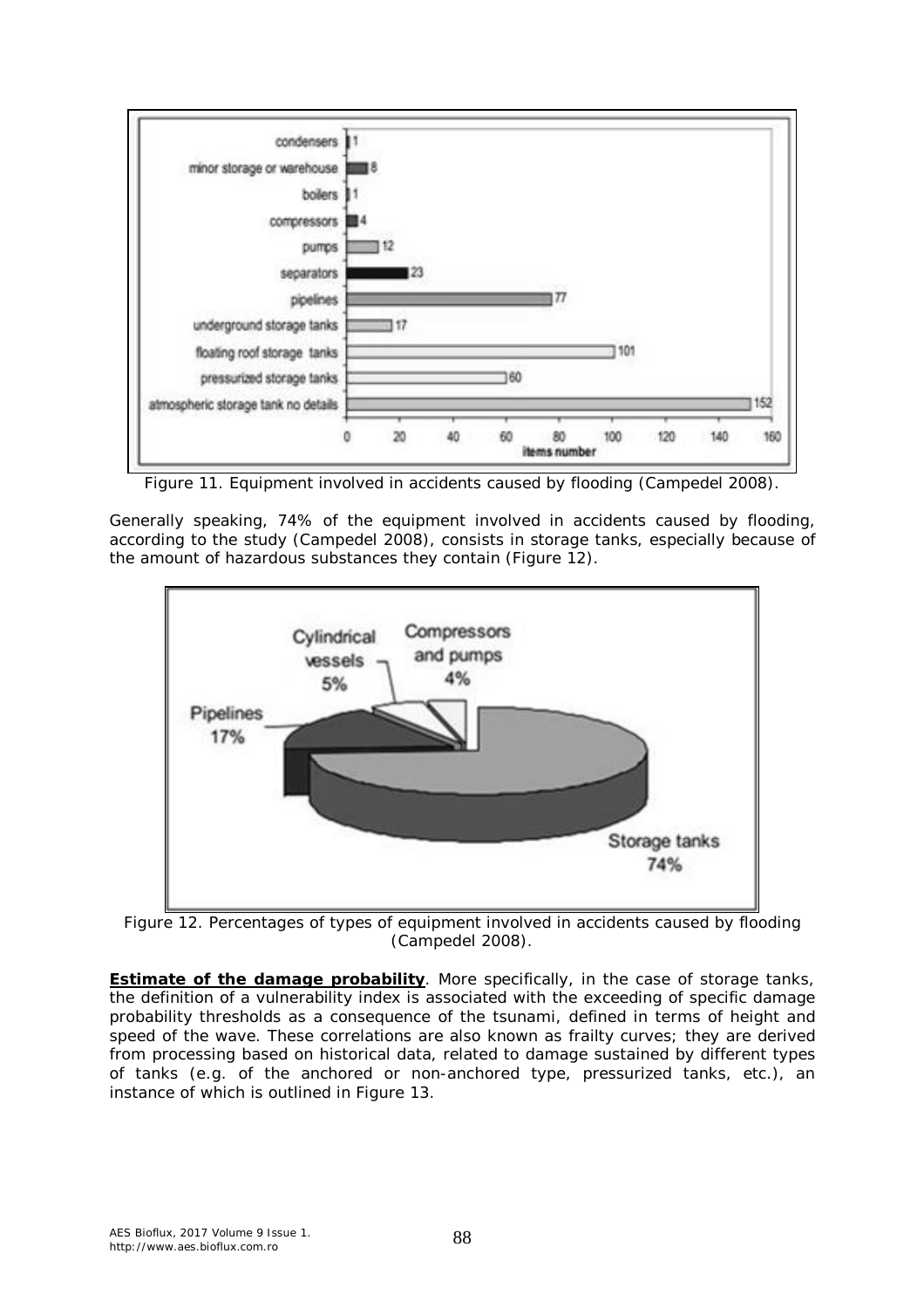

Figure 13. Fragility curves (Cruz et al 2009).

What appears to be especially significant is the filling level of the equipment which is hit by a tsunami wave. The Figure 14 shows the correlation between tank resistance, expressed as percentage of tanks which remain intact after a flooding event, and their respective filling level. It should be noted that, as the filling value of a tanks approaches 10%, there are considerable increases – eventually reaching the totality – as regards the percentage of tanks which are able to withstand a flooding event without incurring any damage. In the case under examination, the content density could prove to be slightly lower than the value in the Table 5.



Figure 14. Relationship between filling level and tank resistance (Landucci et al 2013).

Finally it will be possible to estimate the maximum run-up value which could be reached by that wave along the coast in front of the Plant under examination, and then to calculate the expected height levels for the more vulnerable equipment (as storage tanks) potentially hit by the wave in respect of the maximum estimated ingression distance, using a merely cautionary approach which also takes into account the possibility of the wave propagating without any attenuation (Figure 15).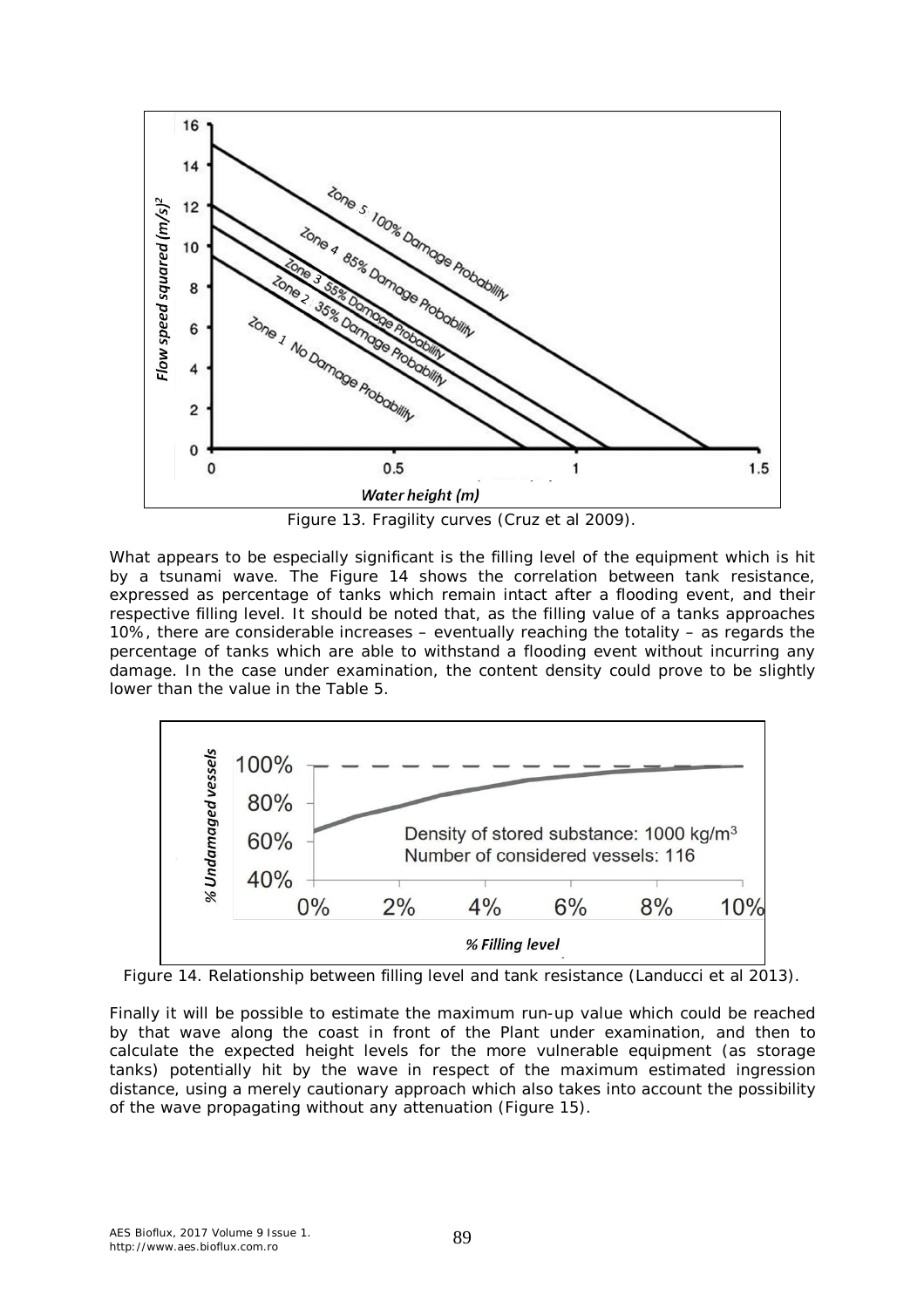

Figure 15. Simplified diagram of propagation without attenuation.

# **Conclusions**

*Final assessment of the tornado risk*. The occurrence frequency of a tornado whose intensity level is EF3, able to produce substantial damage to facilities such as warehouses and raised metal structures inside the plant, seems to be extremely low; as a consequence the accident scenario, supposing that due care is taken and considering the necessary probability assumptions in respect of its development, could be expected to show even lower occurrence frequencies. The foreseeable damage to vulnerable structures has been taken into account, however it seems reasonable to exclude the likelihood of believable relevant accident scenarios, given the extremely remote possibility of equipment containing hazardous substances becoming involved in a tornado of sufficient intensity to result in a catastrophic collapse. The likelihood of objects with a substantial mass being thrown about also appears to be extremely remote, given the maximum expected intensity of a tornado event in this area.

*Tsunami risk assessment*. According to the wave height values listed in the studies which have been taken as reference and, based on a historical analysis, considering storage tanks as the most critical equipment in the event of flooding, it has been possible to apply the attenuation rule (Figure 9), thus estimating the maximum run-up value which could be reached by that wave along the coast in front of the Plant under examination, and then to calculate the expected height levels for the storage tanks potentially hit by the wave in respect of the maximum estimated ingression distance, using a merely cautionary approach which also takes into account the possibility of the wave propagating without any attenuation (Figure 15).

The values obtained as regard the wave height were then compared with the frailty curves available in literature, to estimate the probability of damage to the equipment; also taking into account the relative density, this figure is close to zero for all items under consideration.

The analyses have been complemented with a subsequent assessment of the natural and artificial protection measures in the plant, which ought to counteract the possible effects caused by flooding; these include offshore structures such as the seawall and detached breakwater, as well as plant facilities such as containment basins.

Finally, considering the influence of the filling level on the probability of damage in the event of flooding (Figure 14) it has been concluded that tanks which are filled to low levels or empty, even though they are more vulnerable to possible damage, appear to be in a less critical position as regards possible massive spills, potential sources of relevant accidents.

# **References**

Brooker H., 2011 Tsunami Impact on fuel storage containers. NEES REU Program, Lehigh University.